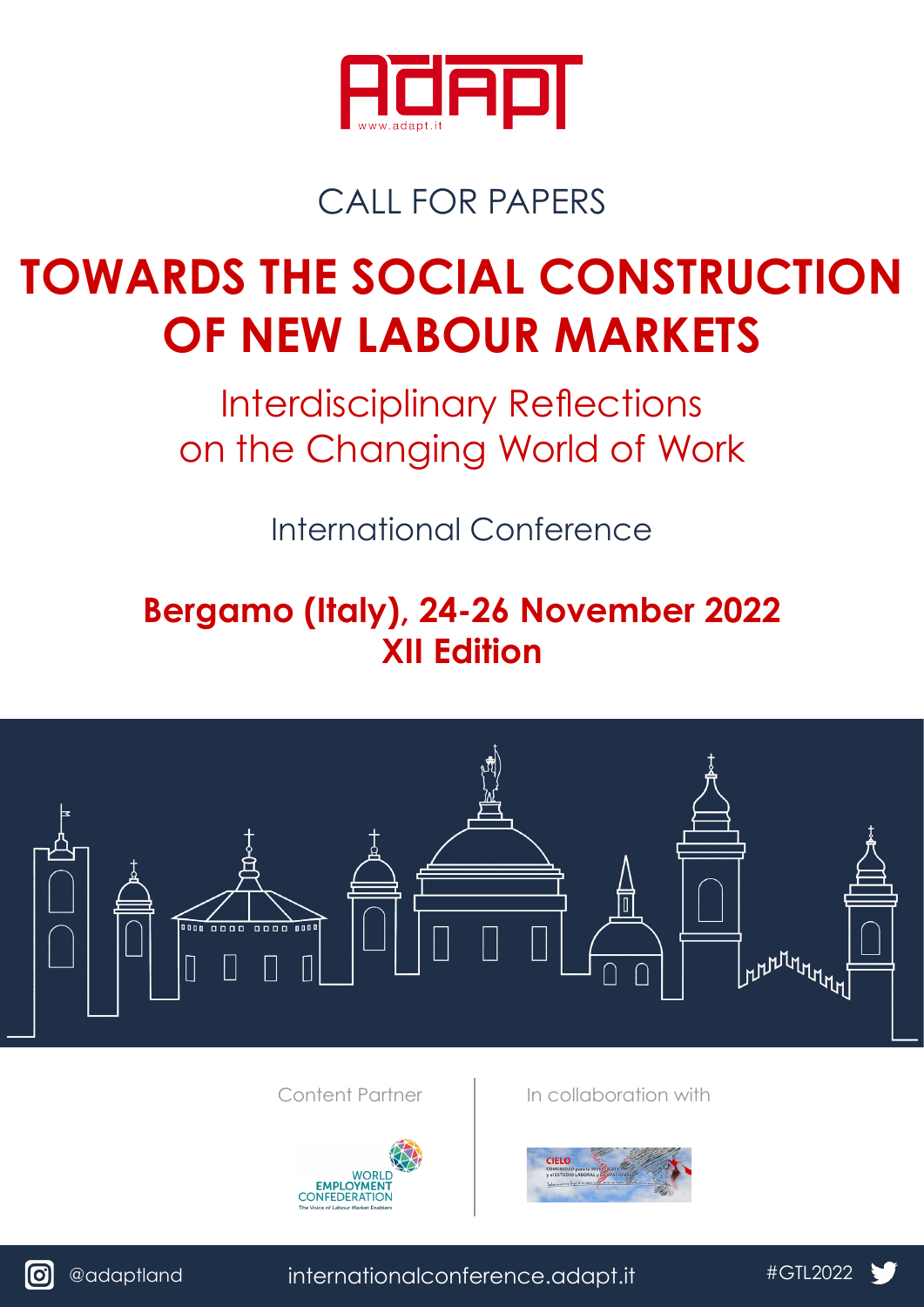The social and economic changes occurring in recent years are impacting labour markets in important respects. On the one hand, the pandemic and its effects have highlighted the existing imbalances within the markets – i.e. differences in generations, genders and contractual arrangements. On the other hand, the institutional effort to promote the environmental and digital transition has become a pressing issue, which will certainly affect workers and companies.

In light of these trends – which are already changing the economy and labour situations – the adjustments made to current labour markets appear insufficient to counter the risks resulting from weakening protection and new inequalities.

Instead, a major overhaul is needed in the awareness that today's actors can play a significant role in the social construction of labour markets.

In this respect, attention must be paid to representation and intermediate bodies, which enjoy a privileged vantage point for interpreting, defining, and advancing the interests of the different social entities that make up the world of work.

For these reasons, it is necessary to consider the social partners, their evolution resulting from current transformations, and their role in constructing and governing the labour market through collective bargaining and industrial relations practices. This involves, for example, examining the mechanism of supply and demand, paths for occupational mobility, and business restructuring. At the same time, it is important to analyse phenomena that still fall outside the realm of traditional representation practices; and that therefore can lay the foundations for new forms of representation targeting certain categories of workers (i.e., non-standard workers, platform workers).

In order to understand these dynamics and define the contours of modern labour markets, an interdisciplinary approach is needed, which brings together the legal and economic dimension while also considering sociological, philosophical, and anthropological aspects.

ADAPT's International School of Higher Education in Labour Law and Industrial Relations invites professors, researchers, graduate students, professionals, and those who have an interest in the conference topics to provide their contribution. This is done in order to analyse the social construction of new labour markets from an international and comparative perspective. Scholars are encouraged to contribute to one or more of the following research tracks.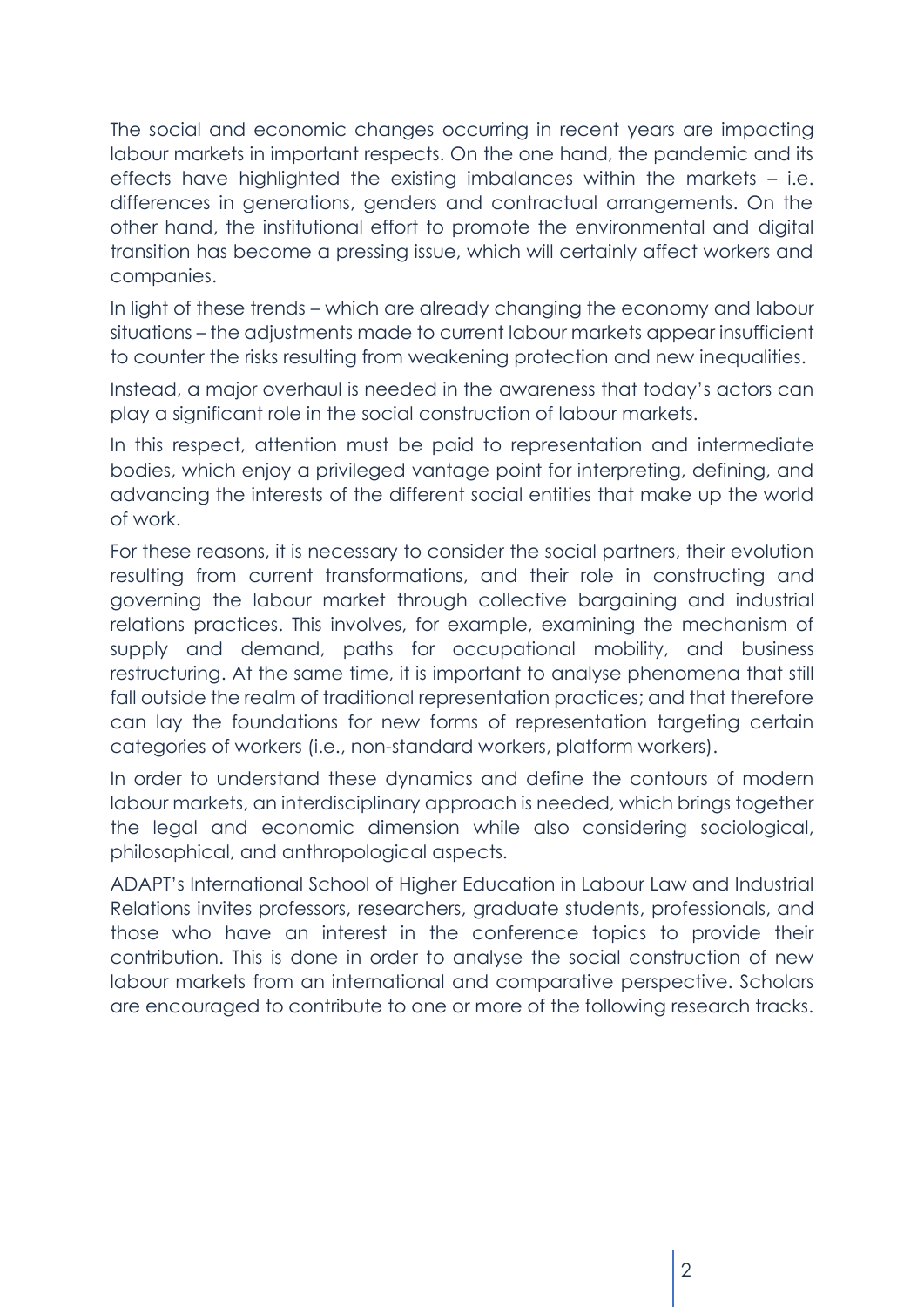#### **1) Renewing Collective Bargaining and Social Dialogue Considering New Labour Markets and their Dynamism**

This research track aims to investigate the role of collective bargaining and social dialogue in the construction of modern, sustainable and inclusive labour markets. It considers the challenges faced by economic and social systems at the international level. The focus will be on the major changes dictated by environmental and digital transitions, as well as on the demographic and migration flows which are impacting on the working population and its needs.

From this point of view, priority will be given to empirical, both national and comparative, investigations carried out on a company, sectoral or intersectoral level, aimed at highlighting the policies already implemented through collective bargaining. These measures are intended to guide companies through restructuring, reorganisation and the just transition to different production, by also improving gender equality. They will also be a tool for promoting workers' occupational, professional and personal mobility. Drawing on empirical and documentary analysis, attention will also be given to the possible evolutionary directions of collective bargaining and the relationships between companies and workers while looking at crucial factors for the construction and governance of modern and dynamic labour markets. These factors include timing (e.g., before, during or after the beginning of a transformation phase), the approaches implemented (e.g., protective or proactive), the actors involved (e.g. the social partners, public authorities, thirdsector bodies, experts), and the contents (e.g. procedural or substantial norms) featuring interaction and collective regulation.

#### **2) Today's Forms of Representation: Looking at the Past to Build the Future**

This research track considers the modern forms of representation of workers and employers, not only with reference to new actors (e.g. self-organised worker collectives in the gig economy), but also to trade unions and traditional employers' associations, which are all struggling to keep up with the dynamic and multi-faceted nature of new labour markets. Some of the main issues for those engaged in representation are:

a) the construction of collective identities, particularly because the workforce and the business settings are increasingly fluid in terms of composition and needs;

b) the definition of a trade union agenda and strategic objectives that reflect these identities, reconciling the demand for new labour rights and protection with the availability to contribute, with employers and other stakeholders, to a shared and sustainable construction of development paths;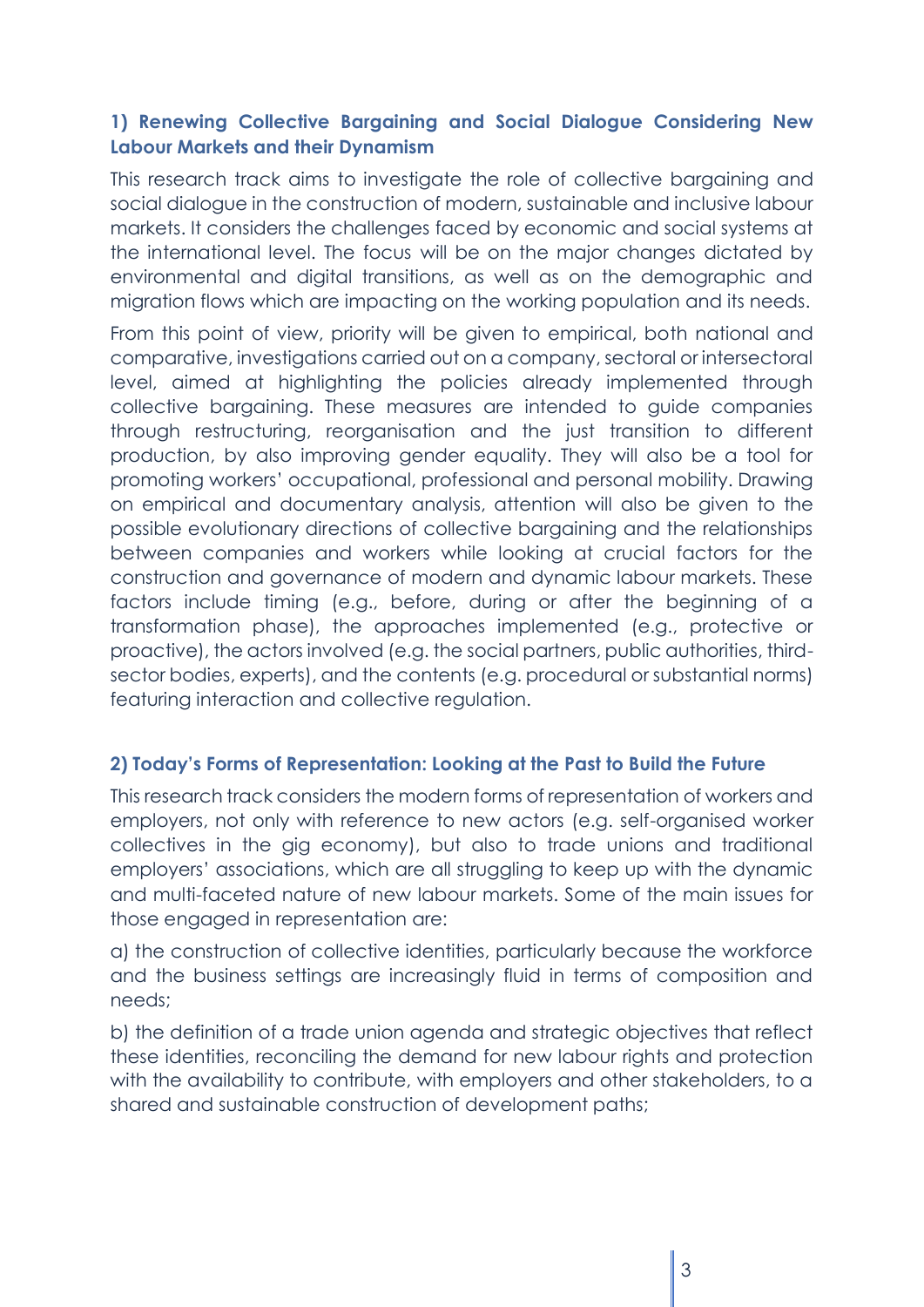c) the provision of goods and services that meet the needs of individual members while ensuring collective results;

d) the redefinition of resources and tools, by also evaluating the elements favouring higher internal and external legitimacy (e.g., narrative and learning skills, networking abilities with different actors, the deployment of digital technology);

e) the innovation of organisational structures e.g., by integrating more democratic procedures and gender and diversity objectives.

Case studies or research conducted at national and international level focusing on the evolution of representation are welcome.

#### **3) Industrial Relations between Theory and Practice. The Legacy of the Past and the Attempt to Engage in an Innovation Process to Govern Emerging Workrelated Issues**

Considering the changes that have occurred in recent decades, this research track focuses on the attempts to renovate industrial relations practices by reinterpreting and updating IR classic works.

The focus will be on the widely discussed difficulties of traditional IR institutions (trade unions, collective bargaining, labour law) and the concurrent rise of alternative instruments and bodies (non-governmental organizations, international multilateral institutions, corporate social responsibility); the inclusion of other aspects in the discussion between the parties, i.e. personal and professional identity, family and private life and the relationship with the environment and local communities; the new sources of power and legitimation – i.e. the digital media – that affect interaction inside and outside organizations and help to explain their outcomes. These are only some of the questions dealt with by academic and practitioners alike. This research track welcomes theoretical papers and case studies providing empirical evidence on changes to representation and industrial relations.

#### **4) Labour Market Organization and Regulation: The Law of the Labour Market and its Role**

The dynamics briefly described above call for different rules in relation to the organization and regulation of the labour market, particularly in consideration of increasingly hybrid career paths. In this respect, laws are needed to ensure sustainable transitions which reduce workers' risks. It is therefore necessary to consider different aspects: the function of labour market enablers and the relevance of intermediation; new forms of intermediation and the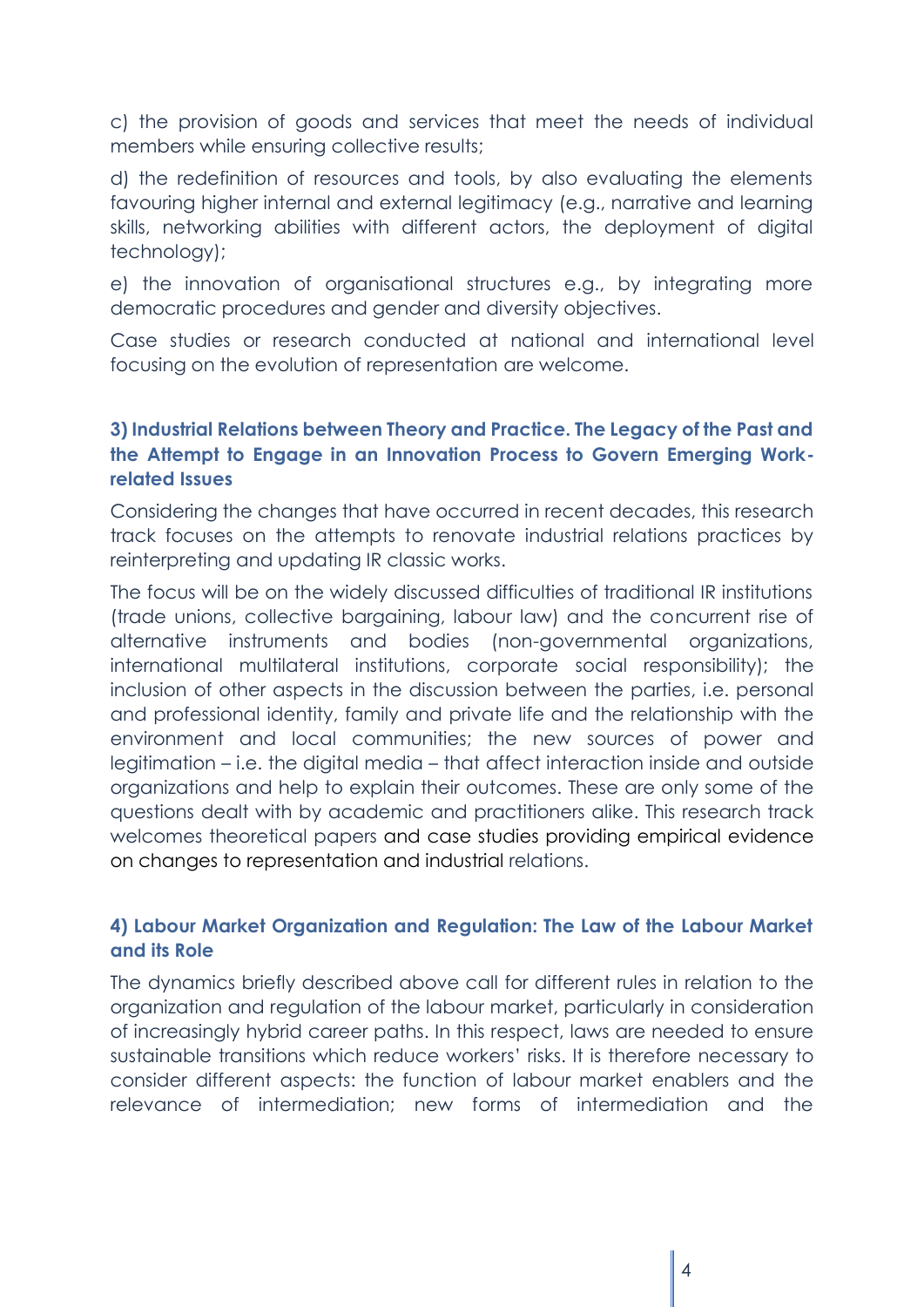platformization of work; the integration of education, training and work; the relationship between income support and active labour policies, also in terms of conditionality; the tools for regulating access to professions; the certification of skills and their portability; and the measures to ensure the inclusion of disadvantaged workers or those with special needs, more generally. This research track brings together papers discussing the way labour law contributes to creating career paths, both in terms of market regulation and job creation. This process might involve transitions to different sectors, roles, and employment statuses. Close examinations adopting the gender and/or minority studies lens are of interest under this research track.

#### **5) Tackling Inequalities at Work: The Working Poor, Minimum Wage and Beyond**

In addition to having to ensure sustainable career paths, labour law is increasingly called on to tackle profound inequalities. Not only is it necessary to ensure smoother transitions, but also to reduce poverty amongst the working poor or to cure imbalances more generally (this is the case of essential workers.

In this sense, EU and national lawmakers alike are looking at instruments to ensure the provision of a minimum wage. Moving beyond the debate arising in EU member states – which results from different traditions – it is necessary to understand the conditions under which this measure can counteract in-work poverty and if other policies are needed. This research track collects case studies in specific sectors, which examine measures to deal with in-work poverty, outlining the factors that determine their effectiveness or possible shortcomings. This research track pays attention to case studies in specific economic sectors or covering specific working arrangements (e.g., nonstandard work, zero-hours contract, platform work) and look for contributions that examine measures to deal with in-work poverty, outlining factors behind their effectiveness or possible shortcomings, also giving emphasis to the gender and/or minority perspective.

#### **6) A New Social Construction of Skills**

A considerable number of theories have been elaborated on skills as well as the development of skills and their links with the economy over the past half century. These theories are frequently based on competing arguments, formulating different assumptions about the creation of skills and their relationship to society. However, recent transformations have raised questions about the applicability of these hypotheses to the current context. Starting from the classical postulations that inform analyses related to skills, this research track investigates the phenomenon known as 'the new social construction of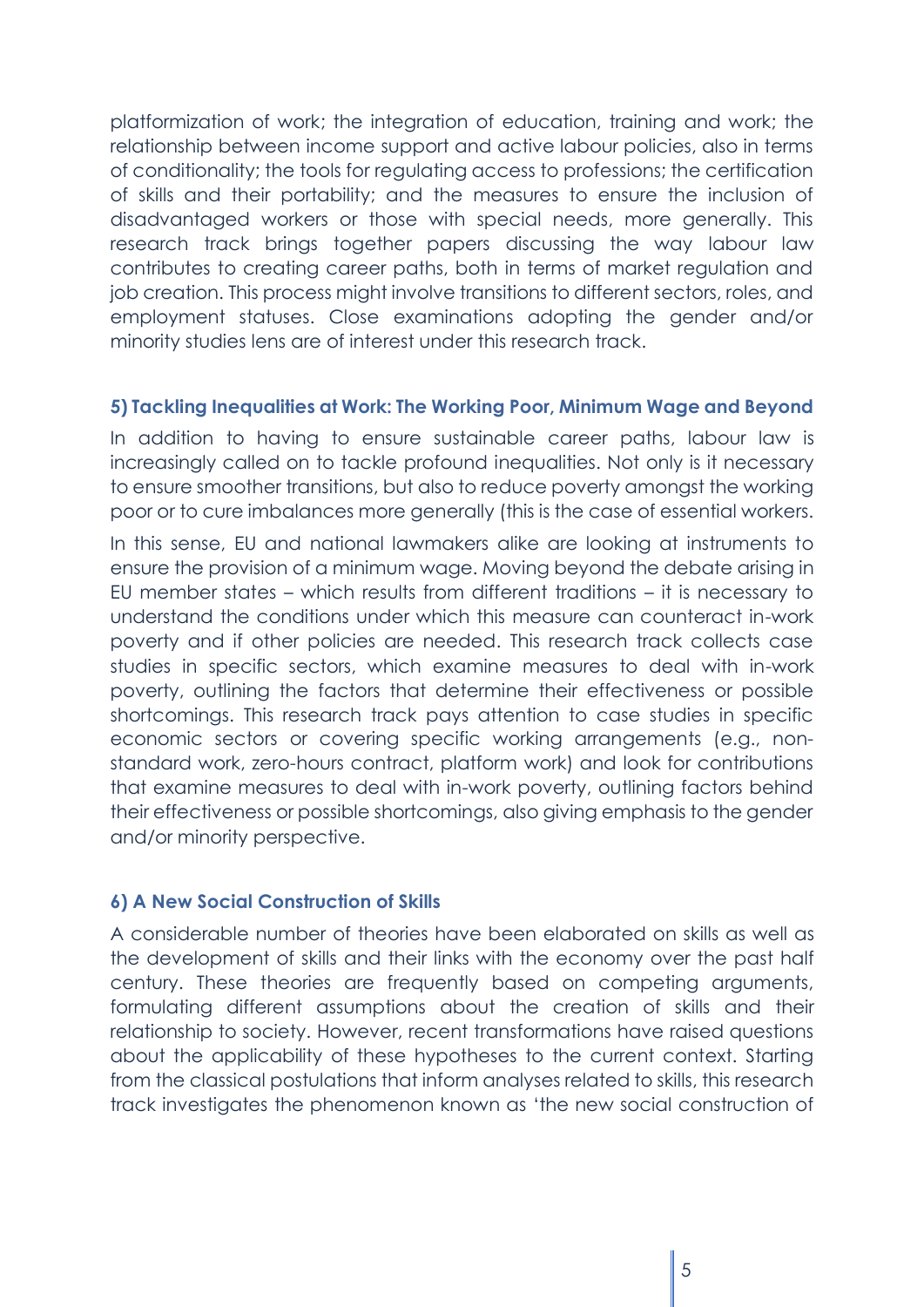skills'. Although the previous approach to this practice is still relevant, the context in which this construction was developed has changed (i.e., due to trade unions' diminished power and the decline of manufacturing, with the concurrent revival of the tertiary sector). Studies may therefore address the change in the way skills are identified, and the analysis of bodies and institutions which are in charge of defining them and enabling a functioning matching between supply and demand of skills and professional profiles at sectoral, local and national level. The track also intends to bring together papers examining the possible discriminatory practices arising from this new social construction of skills, with particular attention to gender-based discrimination. Research is also welcome concerning skills formation and innovative approaches to skills anticipation and matching that take into account the fundamental changes to contemporary labour markets.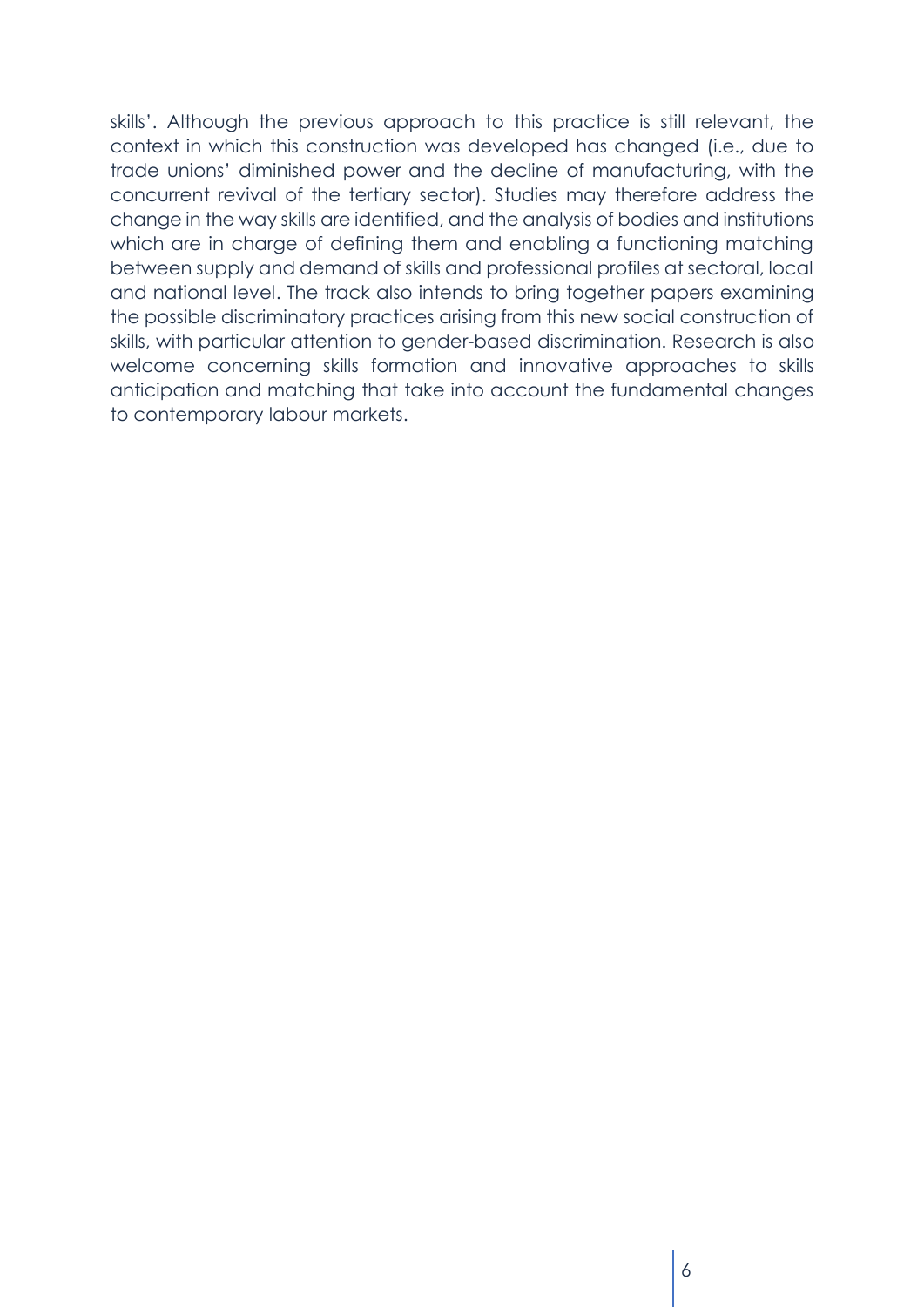## DEADLINES

- Abstracts can be submitted between **30 March** and **17 June 2022**
- Authors of selected papers will be notified by **8 July 2022**
- Authors are kindly asked to confirm their in-person attendance by **16 September 2022**
- The final version of papers must be sent by **17 December 2022**

## GUIDELINES FOR ABSTRACT SUBMISSION

Abstracts must be submitted online through the **[Abstract Submission](http://internationalconference.adapt.it/abstract-submission-portal-2022/) Portal**, which also contains detailed instructions for abstract submission.

## SCIENTIFIC COMMITTEE

To ensure high standards, ADAPT's International Scientific Committee is fully involved in all the organizational stages of the conference. Below you will find the list of academics making up the **[ADAPT International Scientific Committee](http://englishbulletin.adapt.it/members-of-adapt-international-scientific-committee/)**:

**Prof. Lena Abrahamsson** (University of Lulea, Sweden)

**Prof. Giuseppe Bertagna** (University of Bergamo, Italy)

**Prof. John Budd** (University of Minnesota, USA)

**Prof. Alexis Bugada** (Université d'Aix-Marseille, France)

**Prof. Federico Butera** (Università Milano Bicocca, Fondazione Irso)

**Prof. Jesús Cruz Villalón** (Universidad de Sevilla, Spain)

**Prof. Marc De Vos** (Ghent University Law School)

**Prof. Juan Raso Delgue** (University of the Republic, Uruguay)

**Prof. Ruth Dukes** (University of Glasgow, Scotland)

**Prof. Anthony Forsyth** (RMIT University, Australia)

**Prof. Bernard Gazier** (Université Paris 1 Panthéon-Sorbonne, France)

**Prof. José Luis Gil y Gil** (Universidad de Alcalá, Spain)

**Prof. Julio Armando Grisolia** (Universidad Nacional de Tres de Febrero, Argentina)

**Prof. Thomas Haipeter** (Institute Work, Skills and Training at the University of Duisburg-Essen, Germany)

**Prof. Jòzsef Hajdù** (University of Szeged, Hungary)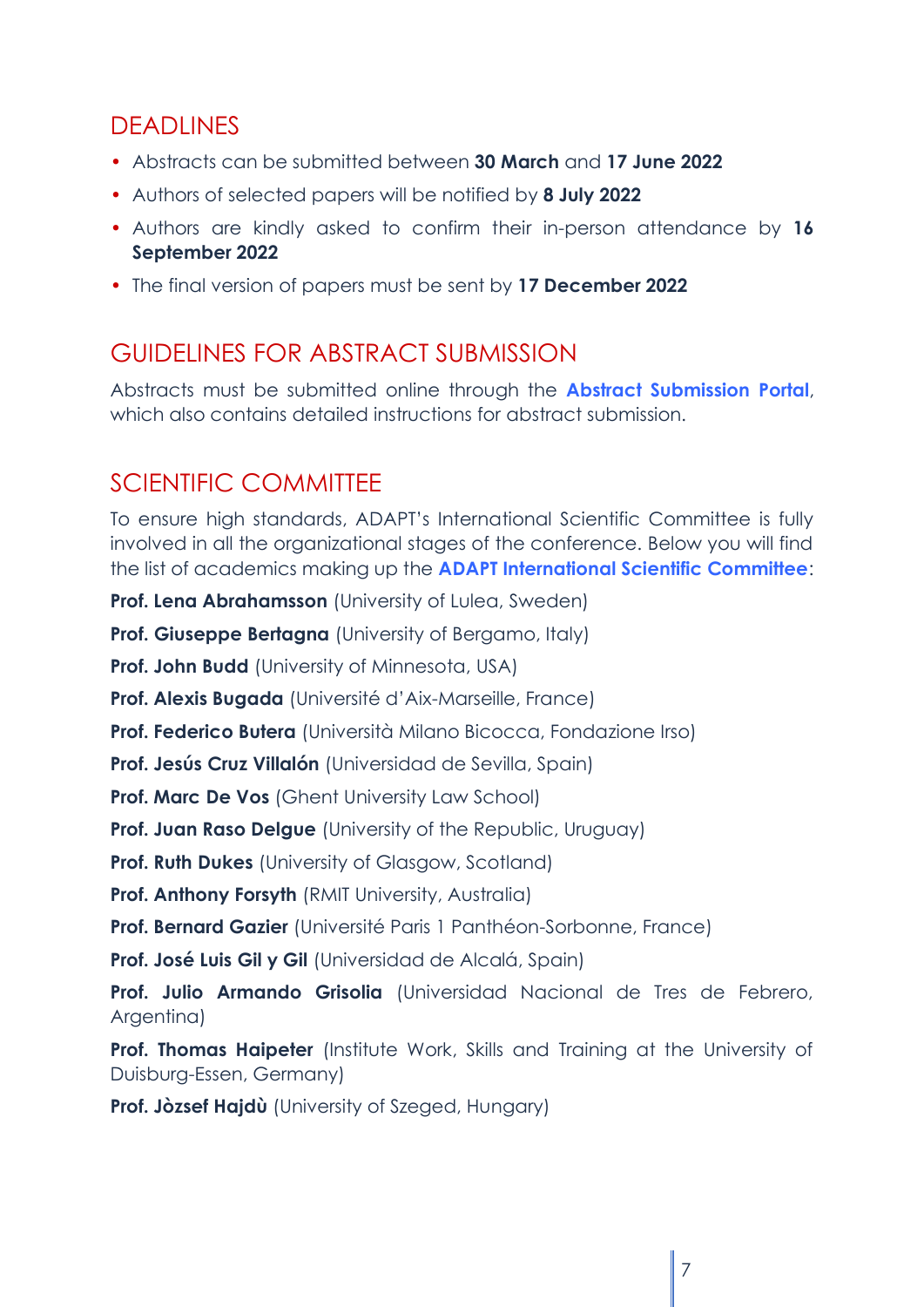**Prof. Thomas Kochan** (Massachusetts Institute of Technology, USA)

**Prof. Felicity Lamm** (Auckland University of Technology)

**Prof. Lourdes Mella Méndez** (Universidad de Santiago de Compostela, Spain)

**Prof. Shynia Ouchi** (University of Kobe, Japan)

**Prof. Daiva Petrylaite** (Vilnius University, Lithuania)

**Prof. William Roche** (University College Dublin, Ireland)

**Prof. Alfredo Sanchez Castaneda** (Mexico National Autonomous University, Mexico)

**Prof. Michele Tiraboschi** (University of Modena and Reggio Emilia, Italy) – **Coordinator** 

**Prof. Eric Tucker** (York University, Canada)

**Prof. em. Dr. Manfred Weiss** (Goethe-Universität, Germany)

**Prof. Adrian Wilkinson** (Griffith University, Australia)

## **PAPERS**

The best papers presented at the conference will be selected and, depending on the topic, evaluated for publication in **[Diritto delle Relazioni Industriali](https://moodle.adaptland.it/course/view.php?id=21)**, **[E-](http://ejcls.adapt.it/index.php/ejcls_adapt)[Journal of International and Comparative Labour Studies](http://ejcls.adapt.it/index.php/ejcls_adapt)**, **[Professionalità studi](https://moodle.adaptland.it/course/view.php?id=611)** and **[Revista Internacional y Comparada de Relaciones Laborales y Derecho](http://ejcls.adapt.it/index.php/rlde_adapt/index)  [del Empleo](http://ejcls.adapt.it/index.php/rlde_adapt/index)**, or in a special issue to be included in the **[ADAPT Labour Studies](https://www.cambridgescholars.com/pages/book-series?series_id=39)  [Book-series](https://www.cambridgescholars.com/pages/book-series?series_id=39)**, edited by Cambridge Scholars Publishing.

Editors will also consider for publication the papers by those who are unable to attend the conference but are willing to provide their contribution just the same.

## COSTS

Participation in the conference is free. Participants must bear the expenses of travel and accommodation. A limited number of grants to cover a part of the travel costs will be made available for students or doctoral students whose abstracts present original and valuable research.